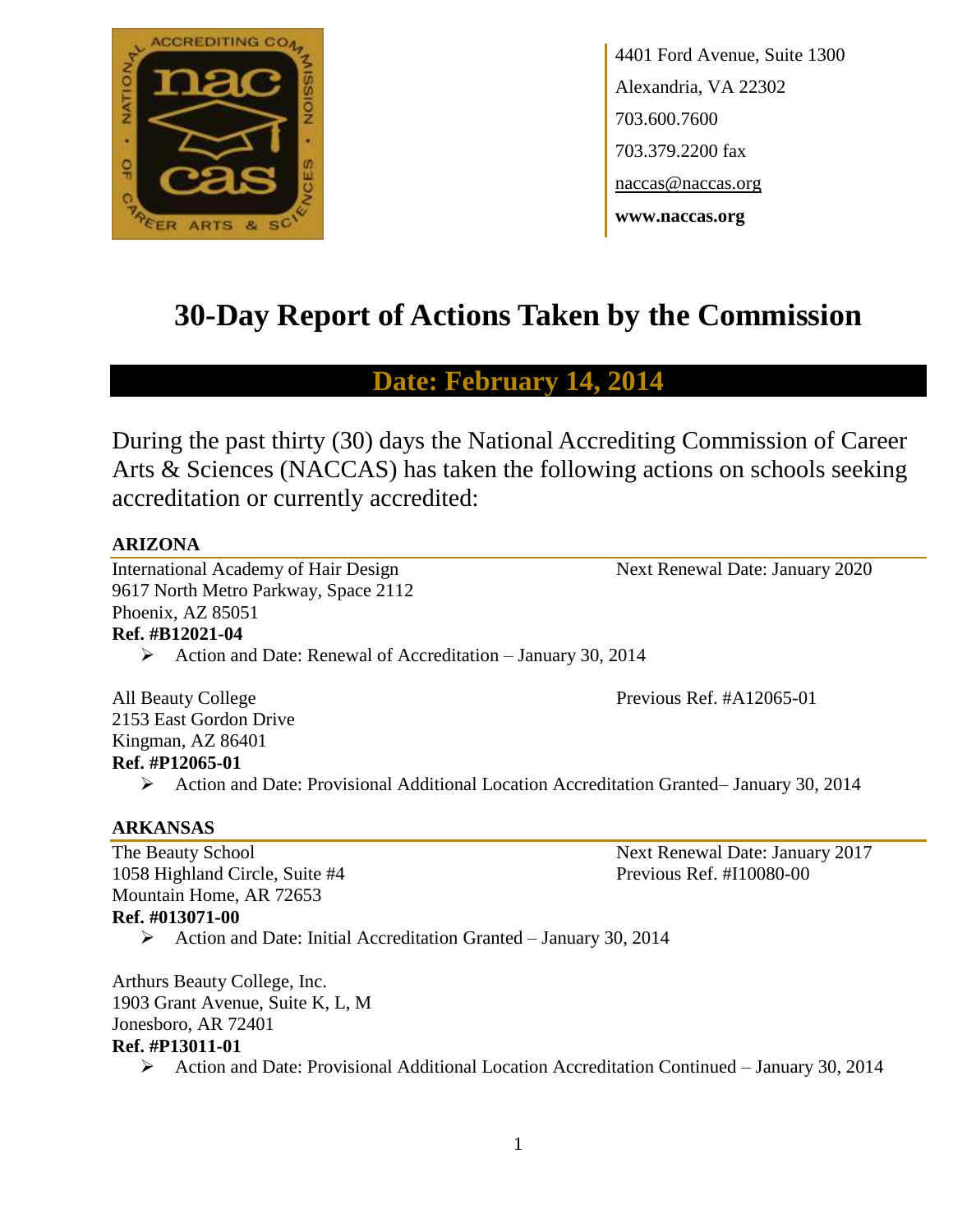## **CALIFORNIA**

Thuy Princess Beauty College 252 East Second Street Pomona, CA 91766 **Ref. #014335-00** Action and Date: Non-Substantive Expansion of Campus Acknowledged (Met Stipulation) – January 27, 2014 Expanded Campus Facility: 216-220 East Second Street, Pomona, CA 91766 Colleen O'Hara's Beauty Academy 109 West  $4<sup>th</sup>$  Street Santa Ana, CA 92701 **Ref. #014231-00** Action and Date: Program Name Change Acknowledged – January 24, 2014 • Previous Name: Cosmetician 600 Clock Hours • New Name: Esthetician 600 Clock Hours Lu Ross Academy 470 East Thompson Boulevard Ventura, CA 93001 **Ref. #014351-00** Action and Date: Non-Substantive Addition of Crossover Program Approved (Met Stipulation) – January 24, 2014 • New Program: Barber Crossover 400 Clock Hours Thanh Le College, School of Cosmetology Next Renewal Date: January 2020 12875 Chapman Avenue Garden Grove, CA 92840 **Ref. #014234-00** Action and Date: Renewal of Accreditation – January 30, 2014 David's Academy of Beauty 8652 East Whittier Boulevard Pico Rivera, CA 90660 **Ref. #014328-00** Action and Date: Institution Removed from Low Outcomes Monitoring (Placement) and Probation Continued – January 30, 2014 Lu Ross Academy 470 East Thompson Boulevard Ventura, CA 93001 **Ref. #014351-00**

 Action and Date: Institution Removed from Low Outcomes Monitoring (Placement) – January 30, 2014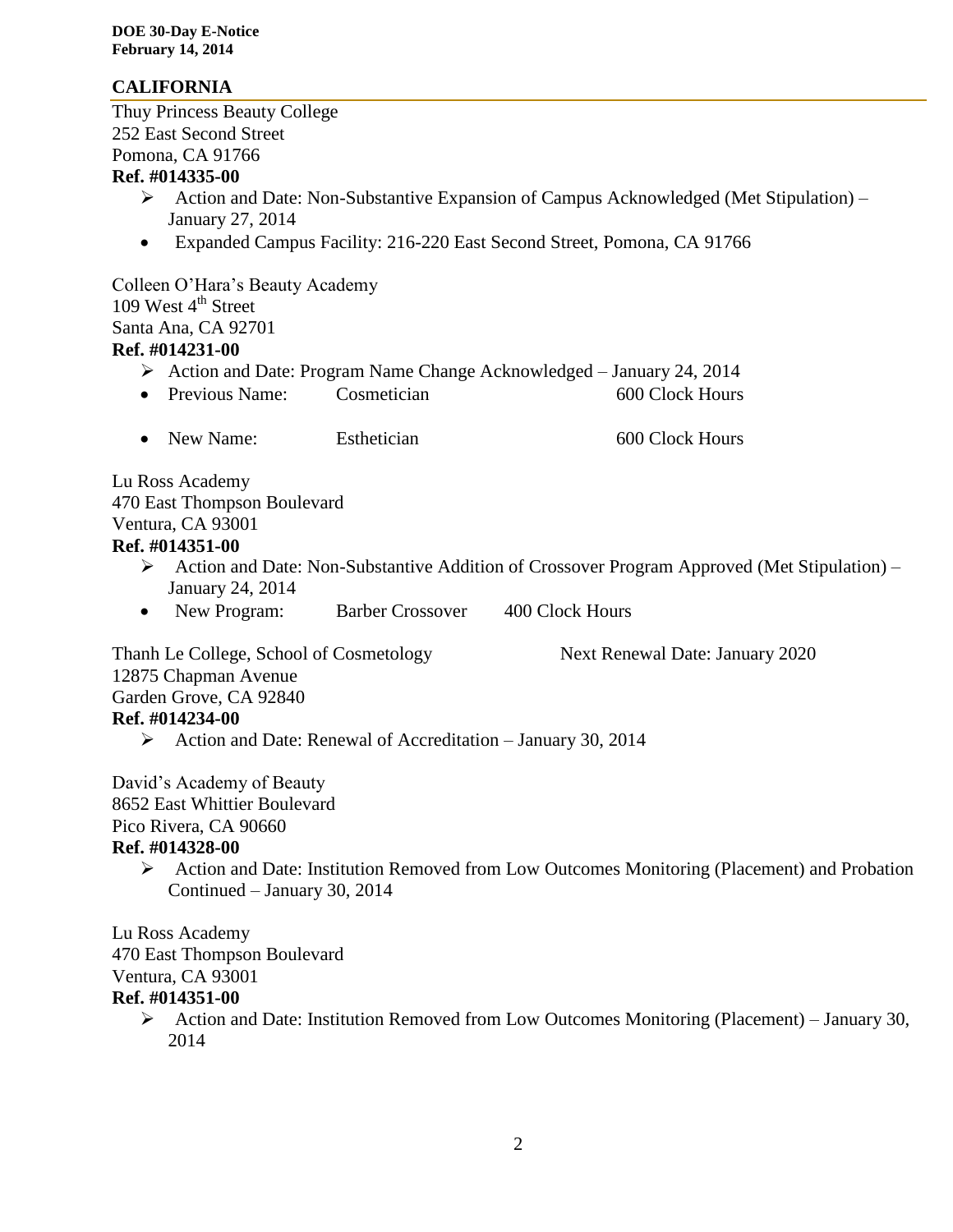#### **DOE 30-Day E-Notice February 14, 2014**

Flair Beauty College 18914 Soledad Canyon Road Canyon Country, CA 91351

## **Ref. #014356-00**

 $\triangleright$  Action and Date: Change of Control Approved with Stipulation – January 30, 2014

| Previous Ownership:<br>$\bullet$<br>Georgette Niknejad                          | 100% |                                 |
|---------------------------------------------------------------------------------|------|---------------------------------|
| New Ownership:<br>$\bullet$<br>Flair Beauty Academy, Inc.<br>Georgette Niknejad | 100% | 50%                             |
| Hamid Niknejad                                                                  |      | 50%                             |
| Citrus Heights Beauty College, Inc.<br>7518 Baird Way                           |      | Next Renewal Date: January 2020 |
| Citrus Heights, CA 95610                                                        |      |                                 |
| Ref. #014379-00                                                                 |      |                                 |
| $\land$ Action and Data: Denomal of Aconoditation Ignuary 20, 2014              |      |                                 |

 $\triangleright$  Action and Date: Renewal of Accreditation – January 30, 2014

Toni & Guy Hairdressing Academy 1019 South Main Street Manteca, CA 95337 **Ref. #014391-00**

 Action and Date: Institution Removed from Low Outcomes Monitoring (Placement) and Probation Continued – January 30, 2014

Coachella Valley Beauty College, Inc. 1680 East  $6<sup>th</sup>$  Street, Suite B Beaumont, CA 92223 **Ref. #P14342-01**

Action and Date: Provisional Additional Location Accreditation Continued – January 30, 2014

John Wesley International Beauty College 717 Pine Avenue Long Beach, CA 90813 **Ref. #014317-00**

Action and Date: Institution Placed on Cohort Default Rate Monitoring– January 30, 2014

## **FLORIDA**

International Academy 2550 South Ridgewood Avenue South Daytona, FL 32119

## **Ref. #019064-00**

- Action and Date: Addition of Program Approved (Met Stipulation) January 30, 2014
- New Program: Esthetics and Advanced Makeup Artistry 900 Clock Hours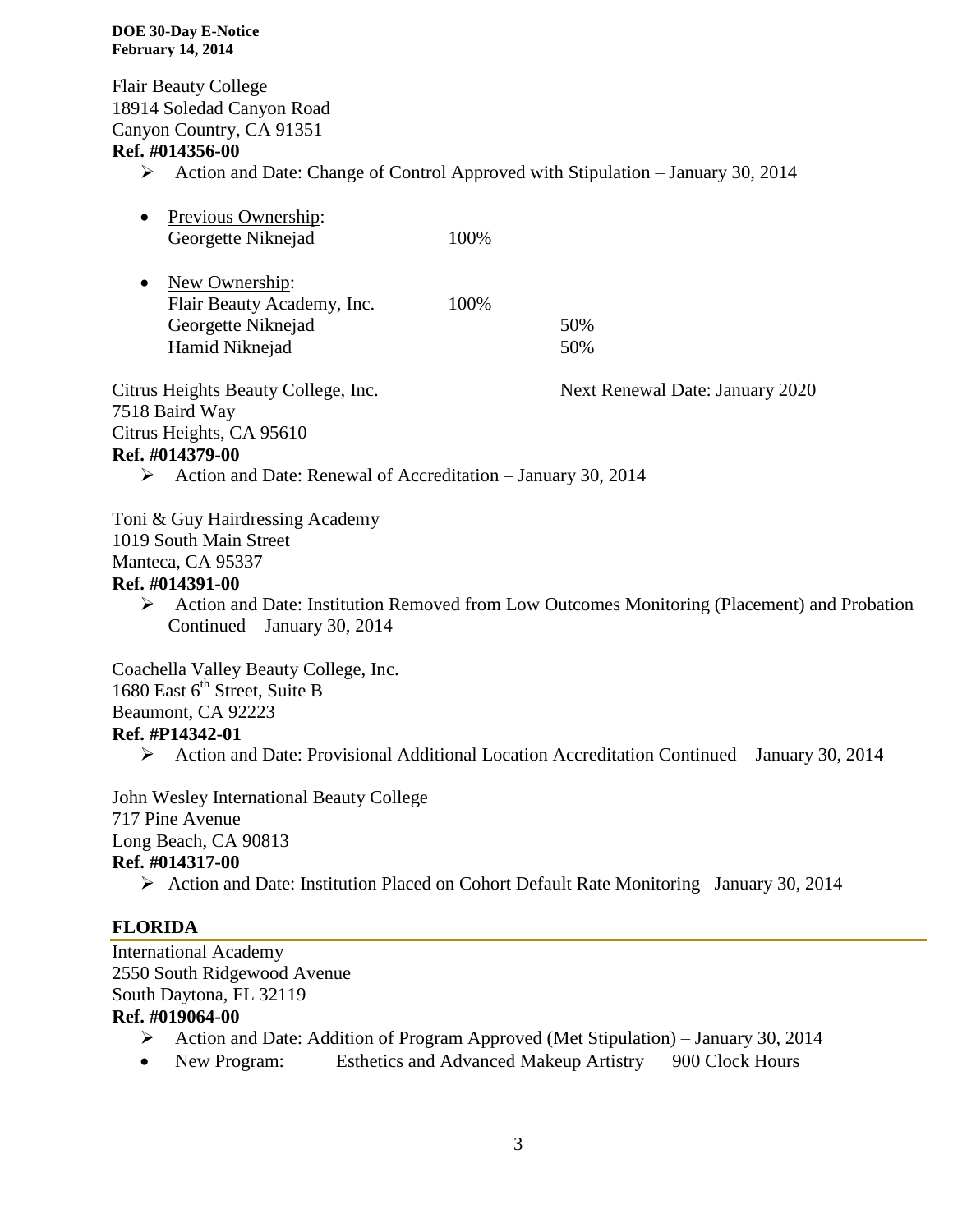**DOE 30-Day E-Notice February 14, 2014**

Beauty Anatomy Institute of Cosmetology and Wellness 1313 South Powerline Road Pompano Beach, FL 33069

### **Ref. #019137-00**

- Action and Date: Change of Location Approved with a Stipulation January 30, 2014
- Previous Location: 1313 South Powerline Road, Pompano Beach, FL 33069
- New Location: 1901 North Federal Highway #201, Pompano Beach, FL 33062

## **IDAHO**

Milan Institute of Cosmetology 1009 West Hemingway Nampa, ID 83651 **Ref. #P53084-09**

 $\triangleright$  Action and Date: Provisional Additional Location Accreditation Continued – January 30, 2014

## **ILLINOIS**

The University of Aesthetics 1357 North Milwaukee Avenue Chicago, IL 60622 **Ref. #023165-00**

- Action and Date: Change of Name Approved January 30, 2014
- Previous Name: The International Institute for the Advancement of Aesthetics
- New Name: The University of Aesthetics
- Alternate Name: University of Aesthetics

Pivot Point Academy 3901 West Irving Park Road Chicago, IL 60618

# **Ref. #B23008-03**

Action and Date: Teach Out Plan Approved – January 30, 2014

## **INDIANA**

Rudae's School of Beauty Culture Next Renewal Date: January 2020 5317 Coldwater Road Fort Wayne, IN 46825 **Ref. #024004-00**

- 
- Action and Date: Renewal of Accreditation January 30, 2014

Empire Beauty School Next Renewal Date: January 2020 5750 A. Crawfordsville Road Speedway Super Center Speedway, IN 46224 **Ref. #B31023-09**

Action and Date: Renewal of Accreditation – January 30, 2014

Rudae's School of Beauty Culture Next Renewal Date: January 2020 208 West Jefferson Street Kokomo, IN 46901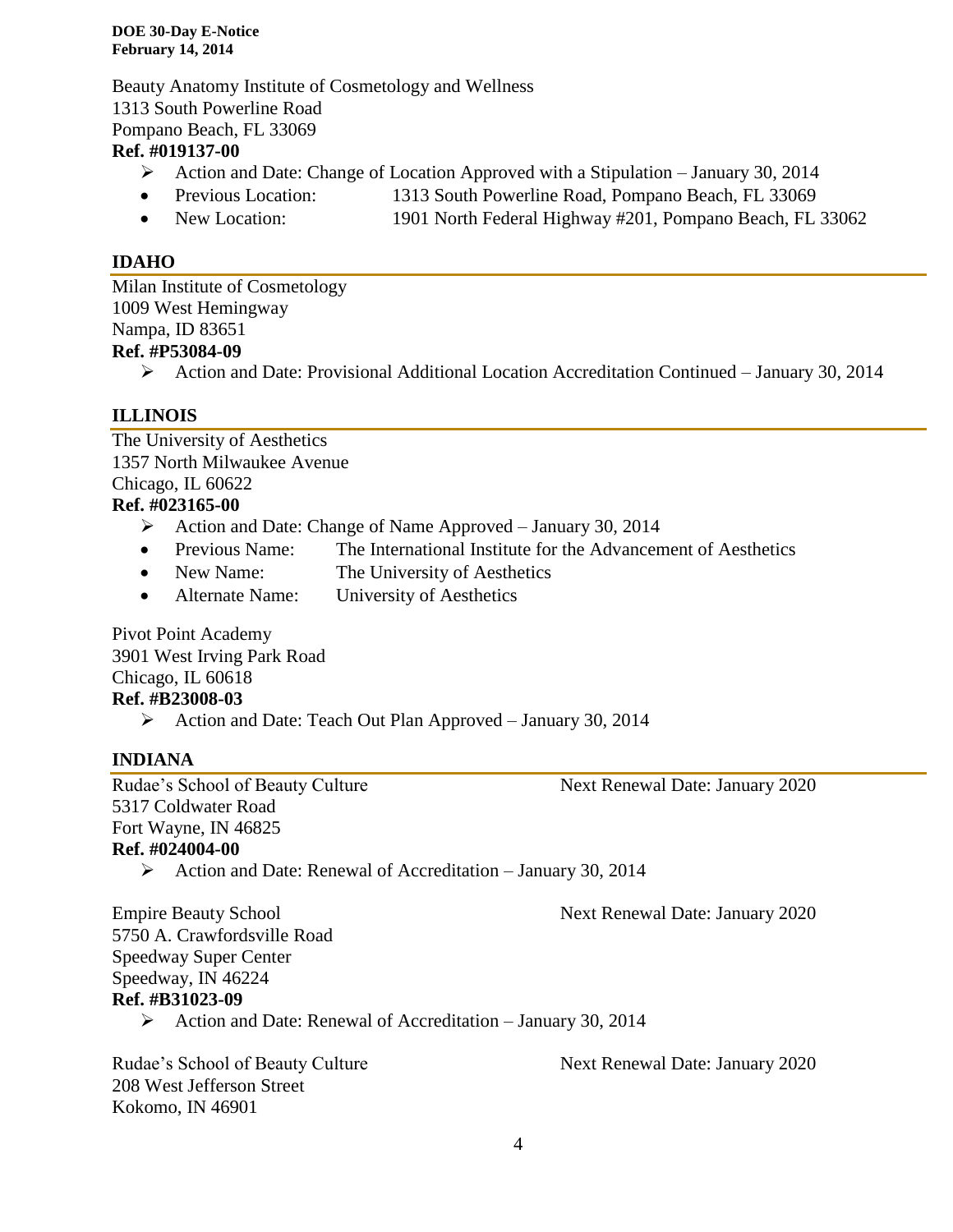## **Ref. #B24004-01**

Action and Date: Renewal of Accreditation – January 30, 2014

Indiana State Beauty College DBA Ravenscroft 6110 Stellhorn Road Fort Wayne, IN 46815 **Ref. #024006-00**

- Action and Date: Change of Name Approved with Stipulation January 30, 2014
- Previous Name: Indiana State Beauty College DBA Ravenscroft
- New Name: Ravenscroft Beauty College

Indiana State Beauty College DBA Ravenscroft 6110 Stellhorn Road Fort Wayne, IN 46815 **Ref. #024006-00**

- Action and Date: Change of Location Approved with Stipulation January 30, 2014
- Previous Location: 6110 Stellhorn Road, Fort Wayne, IN 46815
- New Location: 4530 Lahneyer Road, Fort Wayne, IN 46815

Indiana State Beauty College DBA Ravenscroft 6110 Stellhorn Road Fort Wayne, IN 46815

## **Ref. #024006-00**

Action and Date: Non-Substantive Change of Ownership Approved – January 30, 2014

| Previous Ownership:<br>$\bullet$   |      |     |
|------------------------------------|------|-----|
| Indiana State Beauty College, Inc. | 100% |     |
| Mr. Sidney McQueary                |      | 90% |
| Indiana State Beauty College, Inc. |      | 10% |

• New Ownership: Indiana State Beauty College, Inc. 100% Mr. Sidney McQueary 100%

The Salon Professional Academy 1012 South Reed Road Kokomo, IN 46901 **Ref. #024086-00**

- Action and Date: Addition of Program Approved with Stipulation January 30, 2014
- New Program: Barbering 1500 Clock Hours

Vincennes Beauty College 12 South Second Street Vincennes, IN 47591 **Ref. #024012-00**

- Action and Date: Change of Control Approved with Stipulation February 12, 2014
- Previous Ownership: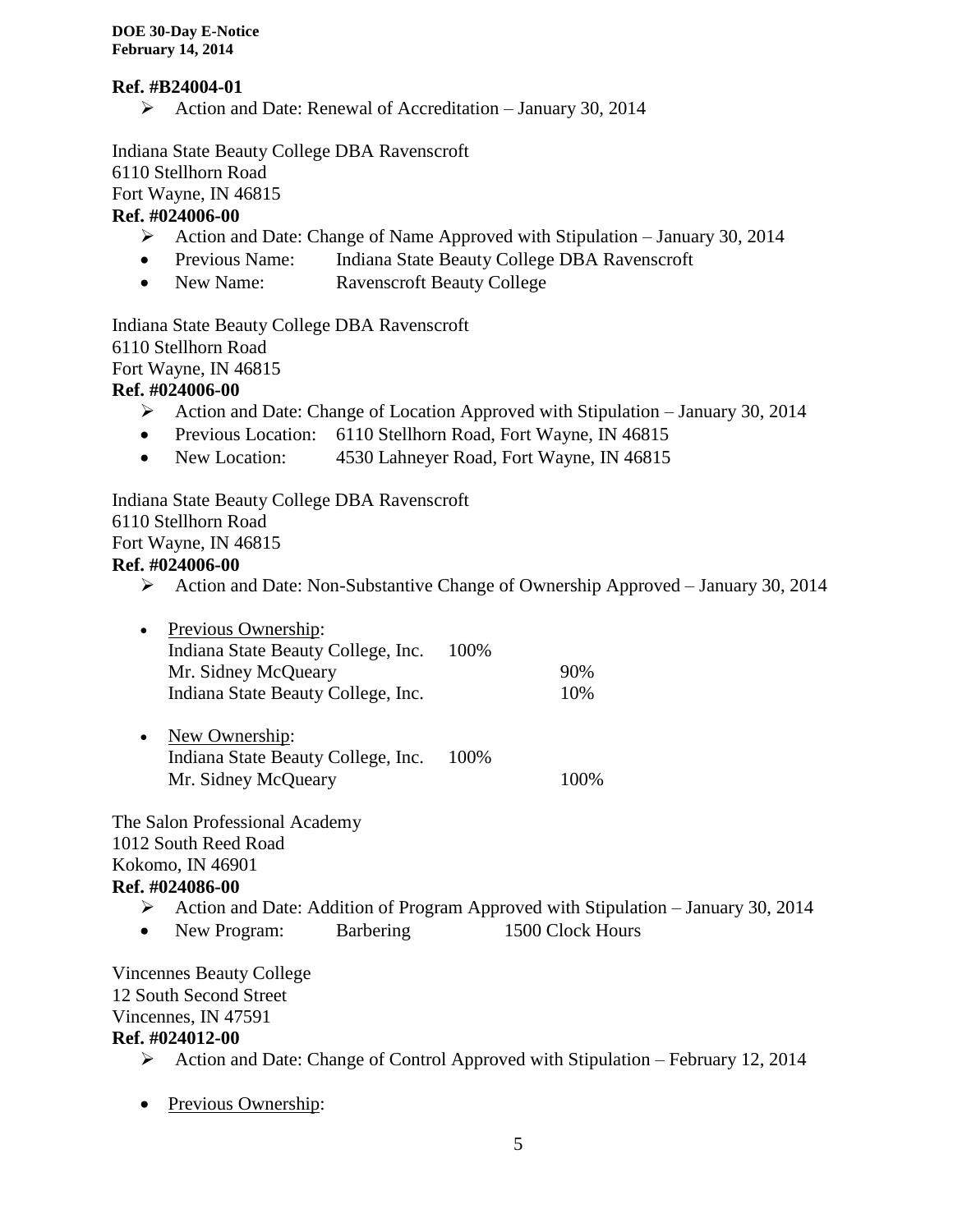|           | Vincennes Beauty College, Inc.<br>Pamela Garrison                           | 100%  | 100\% |
|-----------|-----------------------------------------------------------------------------|-------|-------|
| $\bullet$ | New Ownership:<br>Vincennes Beauty College, Inc.<br><b>Jessica Chambers</b> | 100\% | 100%  |

### **KANSAS**

Entourage Institute of Beauty & Esthetics 12004 West  $95<sup>th</sup>$  Street Lenexa, KS 66215 **Ref. #026034-00**

 $\triangleright$  Action and Date: Institution Removed from Financial Monitoring – January 29, 2014

## **LOUISIANA**

John Jay Kenner Academy Next Renewal Date: January 2020 2844 Tennessee Avenue Kenner, LA 70062 **Ref. #028044-00** Action and Date: Renewal of Accreditation – January 30, 2014

#### **MAINE**

Spa Tech Institute 100 Larrabee Road, Unit 170 Westbrook, ME 04092 **Ref. #029010-00**  $\triangleright$  Action and Date: Institution Placed on Financial Monitoring – January 29, 2014 Cosmotech School of Cosmetology 39 Mechanic Street, Suite 500 Westbrook, ME 04092 **Ref. #029015-00** Action and Date: Change of Control Approved – January 30, 2014 • Previous Ownership: Dube Enterprises, Inc. 100% Pamela Dube 51% Michael Dube 49% • New Ownership: Dube Enterprises, Inc. 100% Michael Dube 100% Park Avenue School Cosmetology<br>
1919 South 6<sup>th</sup> Street<br>
1919 South 6<sup>th</sup> Street<br>
1919 South 6<sup>th</sup> Street Previous Ref.  $#P33040-01$ Brainerd, MN 56401 **Ref. #B33040-01**

Action and Date: Full Additional Location Accreditation Granted – January 30, 2014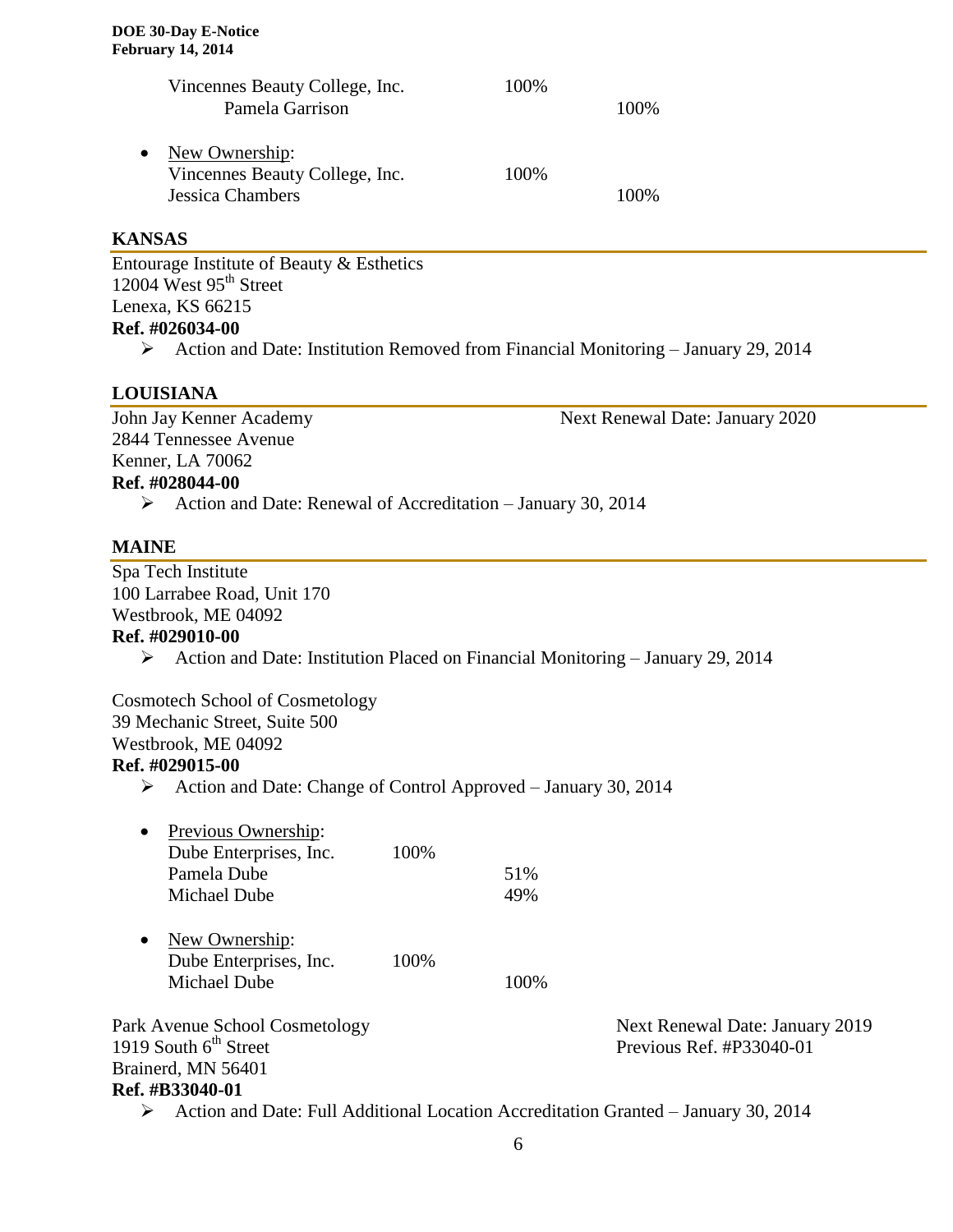## **MARYLAND**

Maryland Beauty Academy - Essex 7930 Eastern Avenue, Suite 5 Baltimore, MD 21224 **Ref. #030013-00**

> Action and Date: Change of Location Visit Acknowledged and Accreditation Continued – January 30, 2014

Maryland Beauty Academy - Westminster 10 Carroll Plaza Shopping Center Westminster, MD 21157

## **Ref. #B30013-01**

 Action and Date: Change of Location Visit Acknowledged and Accreditation Continued – January 30, 2014

Aaron's Academy of Beauty 11690 Doolittle Drive Waldorf, MD 20602

#### **Ref. #030031-00**

Action and Date: Institution Placed on Cohort Default Rate Monitoring– January 30, 2014

## **MASSACHUSETTS**

Henri's School of Hair Design 276 Water Street Fitchburg, MA 01420

## **Ref.#031004-00**

Action and Date: Institution Placed on Cohort Default Rate Monitoring– January 30, 2014

## **MICHIGAN**

205 North Mitchell Street Previous Ref. #P32103-01 Cadillac, MI 49601

Cadillac Institute of Cosmetology Next Renewal Date: January 2019

## **Ref. #B32103-01**

Action and Date: Full Additional Location Accreditation Granted – January 30, 2014

L'esprit Academy, Inc. 501 South Washington Royal Oak, MI 48067 **Ref. #P32122-01**

Action and Date: Provisional Additional Location Accreditation Continued – January 30, 2014

## **MISSOURI**

Missouri College of Cosmetology North – Bolivar 1215 East Mount Gilead Road Bolivar, MO 65613 **Ref. #B35091-02**

 $\triangleright$  Action and Date: Program Name Change Acknowledged – January 24, 2014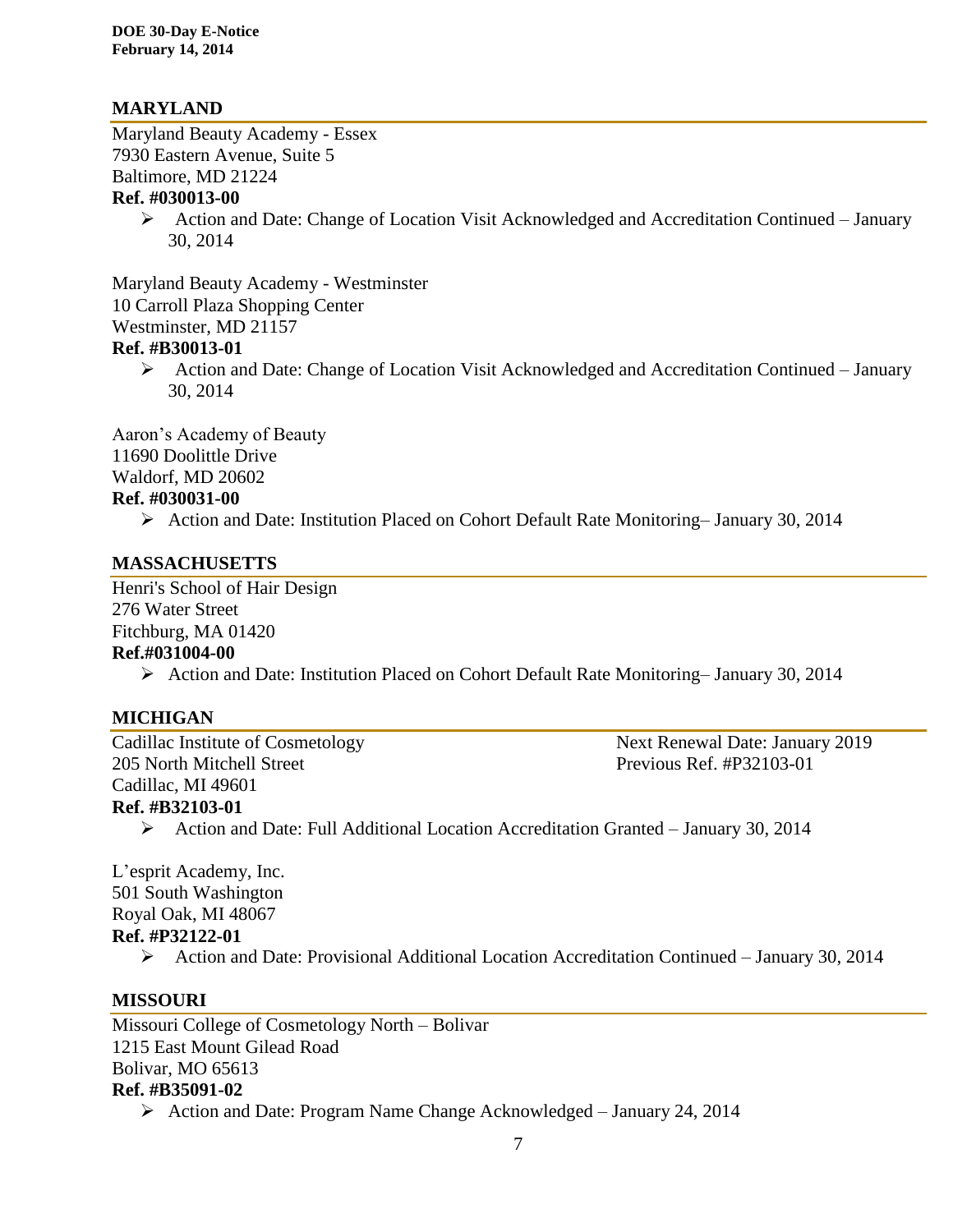|                                                                                       | Previous Name:                                                                                                             | Cosmetology                                                                               | 1500 Clock Hours                    |  |
|---------------------------------------------------------------------------------------|----------------------------------------------------------------------------------------------------------------------------|-------------------------------------------------------------------------------------------|-------------------------------------|--|
| $\bullet$                                                                             | New Name:                                                                                                                  | Cosmetology with Manicuring                                                               | 1500 Clock Hours                    |  |
|                                                                                       | Missouri College of Cosmetology North<br>3014 East Sunshine Street<br>Springfield, MO 65804<br>Ref. #035091-00             |                                                                                           |                                     |  |
|                                                                                       |                                                                                                                            | > Action and Date: Program Name Change Acknowledged - January 24, 2014                    |                                     |  |
|                                                                                       | Previous Name:                                                                                                             | Cosmetology                                                                               | 1500 Clock Hours                    |  |
|                                                                                       | New Name:                                                                                                                  | <b>Cosmetology with Manicuring</b>                                                        | 1500 Clock Hours                    |  |
|                                                                                       | Missouri College of Cosmetology North-South<br>3636-3640 South Campbell<br>Springfield, MO 65807<br><b>Ref. #B35091-01</b> |                                                                                           |                                     |  |
| $\triangleright$ Action and Date: Program Name Change Acknowledged – January 24, 2014 |                                                                                                                            |                                                                                           |                                     |  |
|                                                                                       | <b>Previous Names:</b>                                                                                                     | Cosmetology<br><b>Instructor Trainee</b>                                                  | 1500 Clock Hours<br>600 Clock Hours |  |
|                                                                                       | New Names:                                                                                                                 | Cosmetology with Manicuring<br>Cosmetology/Barber Stylist/Nail Instructor 600 Clock Hours | 1500 Clock Hours                    |  |

#### **MONTANA**

Modern Beauty School 2700 Paxson, Suite G Missoula, MT 59801 **Ref. #036016-00**

- Action and Date: Change of Location Approved with a Stipulation January 30, 2014
- Previous Location: 2700 Paxson, Suite G, Missoula, MT 59801
- New Location: 2036 Mullan Road, Missoula, MT 59808

## **NEBRASKA**

Joseph's College Cosmetology 2213 Central Avenue Kearney, NE 68847 **Ref. #037019-00** Action and Date: Change of Name Approved (Met Stipulation) – January 30, 2014 • Previous Name: Joseph's of Kearney School of Hair Design • New Name: Joseph's College Cosmetology • New Alternate Name: Joseph's College

Joseph's College Cosmetology Next Renewal Date: January 2020 2213 Central Avenue Kearney, NE 68847 **Ref. #037019-00**

Action and Date: Renewal of Accreditation – January 30, 2014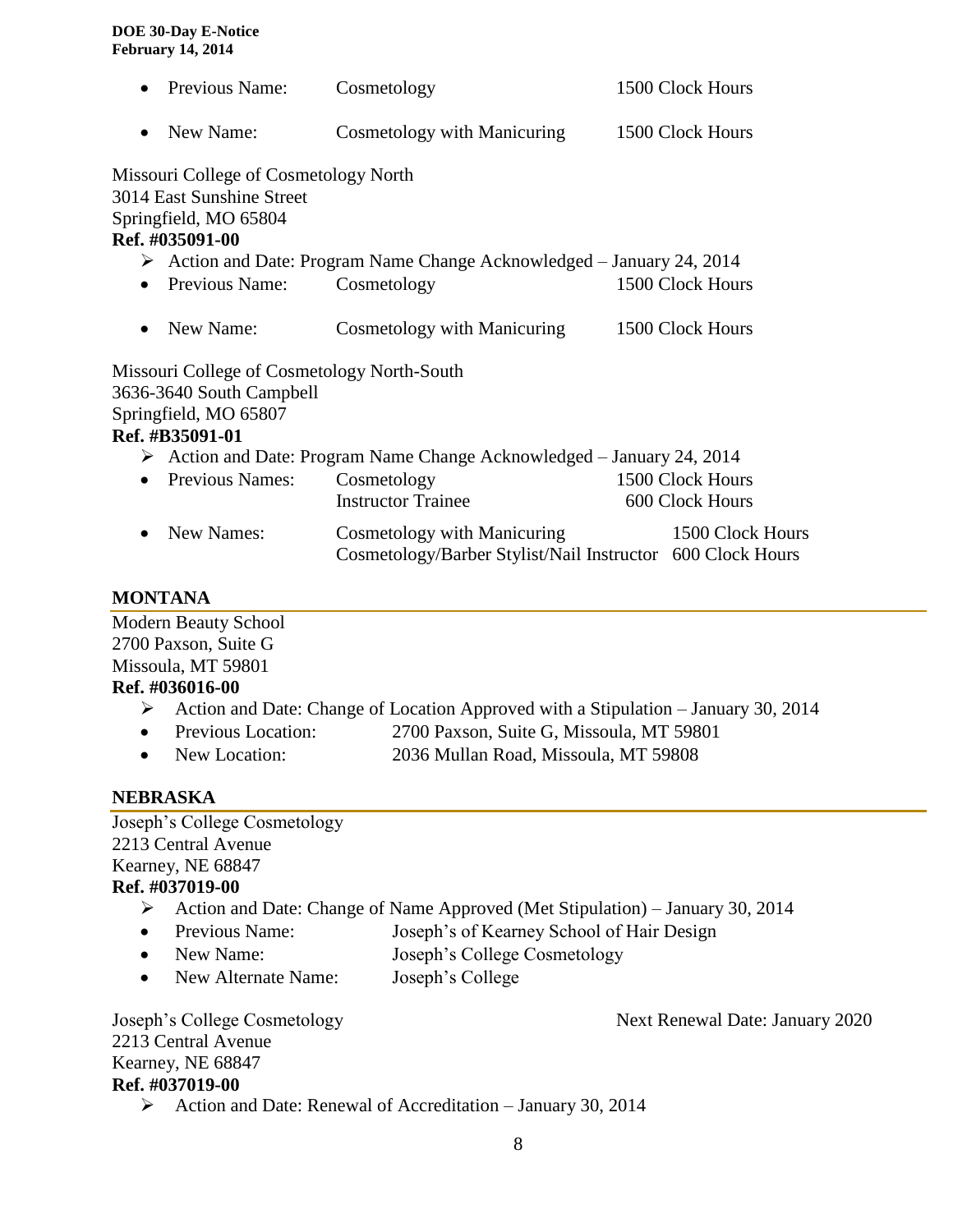## **NEW HAMPSHIRE**

Paul Mitchell The School Portsmouth Next Renewal Date: September 2018 140 Congress Street Portsmouth, NH 03801 **Ref. #039002-00**

Action and Date: Renewal of Accreditation – January 30, 2014

## **NEW JERSEY**

Capri Institute of Hair Design Next Renewal Date: January 2020 1595 Main Avenue Clifton, NJ 07011 **Ref. #040014-00**

 $\triangleright$  Action and Date: Renewal of Accreditation – January 30, 2014

P. B. Cosmetology Education Centre 110 Monmouth Street

Gloucester, NJ 08030

#### **Ref. #040015-00**

- $\triangleright$  Action and Date: Addition of Program Approved with Stipulation January 30, 2014
- New Program: Barbering 900 Clock Hours

Empire Beauty School Next Renewal Date: January 2020

1305 Blackwood-Clementon Road Laurel Springs, NJ 08021

#### **Ref. #B31023-12**

 $\triangleright$  Action and Date: Renewal of Accreditation – January 30, 2014

## **NEW YORK**

New York School of Esthetics & Day Spa, Inc. Next Renewal Date: January 2020 14 North Broadway Tarrytown, NY 10591 **Ref. #042128-00**

 $\triangleright$  Action and Date: Renewal of Accreditation – January 30, 2014

John Paolo's Xtreme Beauty Institute, Goldwell Products Artistry 2144 Saratoga Avenue Ballston Spa, NY 12020 **Ref. #042110-00**

Action and Date: Institution Placed on Cohort Default Rate Monitoring– January 30, 2014

## **NORTH CAROLINA**

Health and Style Institute, LLC 1114 Eastchester Drive High Point, NC 27265 **Ref. #043030-00**

Action and Date: Institution Placed on Cohort Default Rate Monitoring– January 30, 2014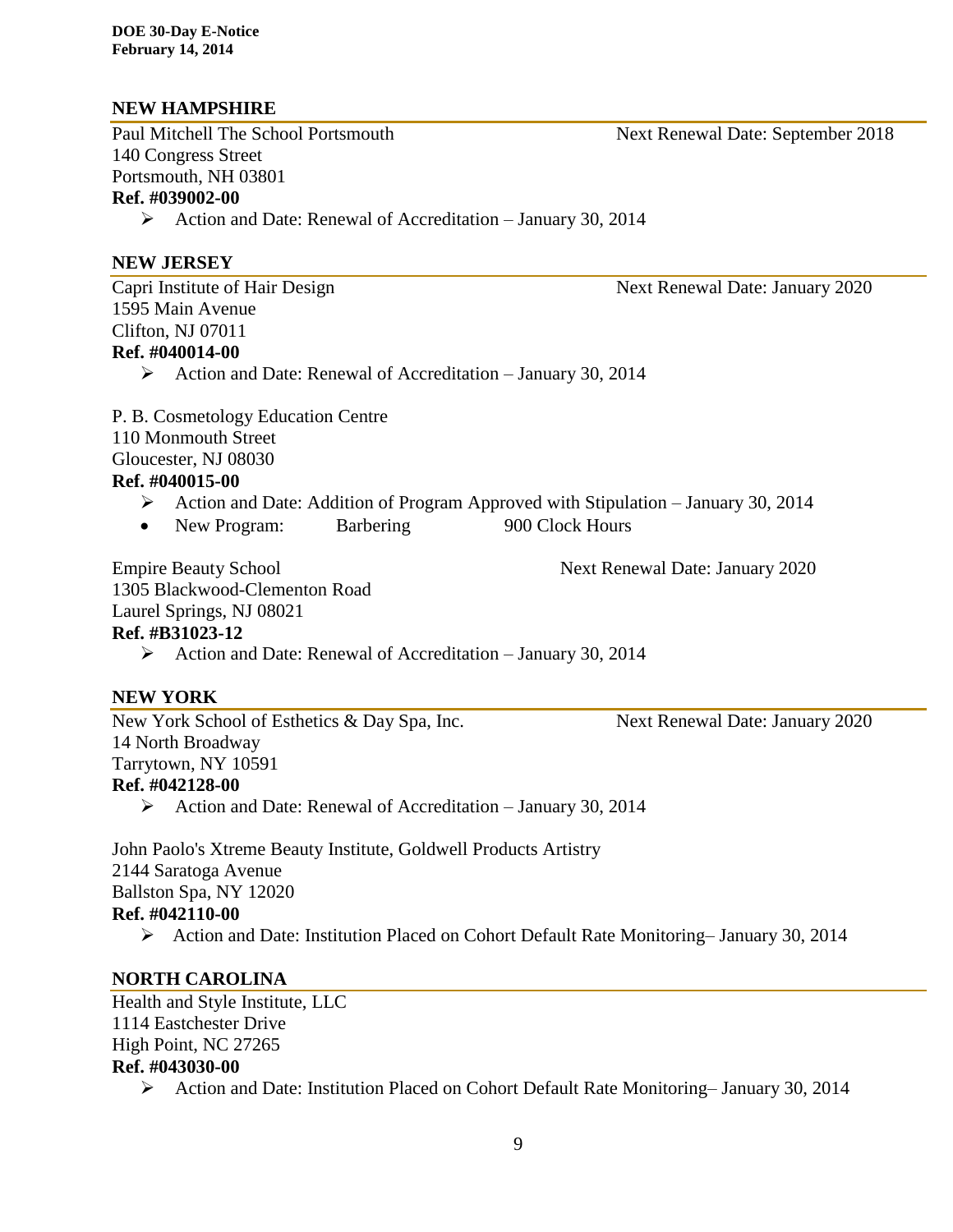## **OHIO**

Tiffin Academy of Hair Design Next Renewal Date: May 2020 104 East Market Street Tiffin, OH 44883 **Ref. #045009-00** Action and Date: Renewal of Accreditation – January 30, 2014 The Ohio Academy Paul Mitchell Partner School Next Renewal Date: May 2020 10735 Ravenna Road Twinsburg, OH 44087 **Ref. #045108-00** Action and Date: Renewal of Accreditation – January 30, 2014 Flawless Barber Academy Previous Ref. #A24009-01 13100 Shaker Square Cleveland, OH 44120 **Ref. #P24009-01** Action and Date: Provisional Additional Location Accreditation Granted– January 30, 2014 Vanity School of Cosmetology Next Renewal Date: January 2015 1337 Smith Road Previous Ref. #P45119-01 Middleburg Heights, OH 44130 **Ref. #B45119-01** Action and Date: Change of Ownership Visit Acknowledged; Accreditation Continued and Full Additional Location Accreditation Granted – January 30, 2014 Paramount Beauty Academy  $1745$   $11^{\text{th}}$  Street Portsmouth, OH 45662 **Ref. #045099-00**

Action and Date: Institution Continued on Monitoring (Refund Policy) – January 30, 2014

# **OKLAHOMA**

American Beauty Institute 2009 North Main McAlester, OK 74501 **Ref. #046039-00**

- Action and Date: Removal of Program Acknowledged January 24, 2014
- Program Removed: Manicurist 600 Clock Hours

Beauty Technical College **Next Renewal Date: January 2020** 

605 East Downing Street Tahlequah, OK 74465 **Ref. #046041-00**

 $\triangleright$  Action and Date: Renewal of Accreditation – January 30, 2014

410 East Main Street

Shawnee Beauty College **Next Renewal Date: January 2020**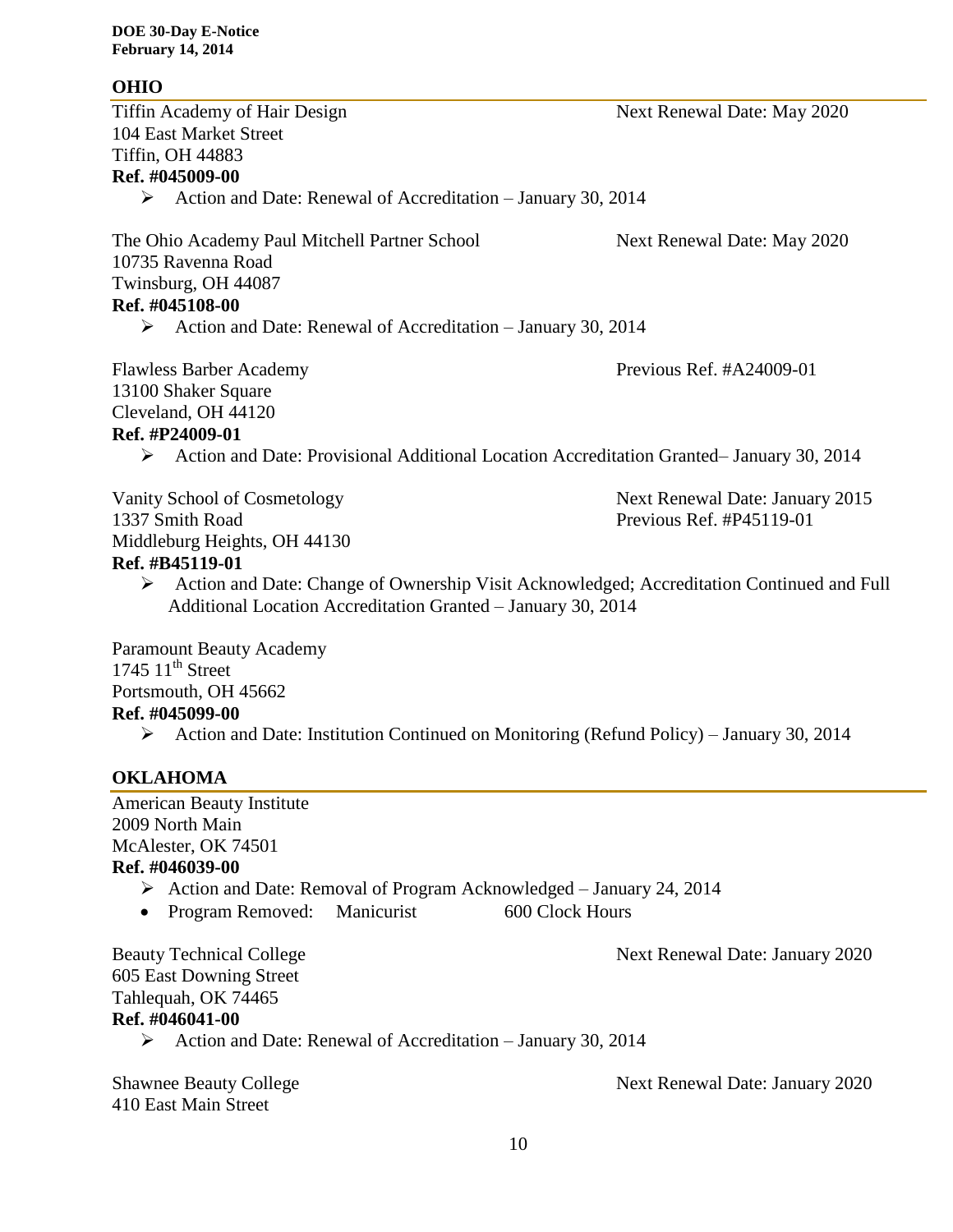Shawnee, OK 74801 **Ref. #046062-00**

 $\triangleright$  Action and Date: Renewal of Accreditation – January 30, 2014

## **OREGON**

357 East Main Street Klamath Falls, OR 97601 **Ref. #047024-00**

College of Cosmetology Next Renewal Date: January 2020

 $\triangleright$  Action and Date: Renewal of Accreditation – January 30, 2014

## **PENNSYLVANIA**

Empire Beauty School 30 Baldwin Boulevard, Suite 50 Shamokin Dam, PA 17876 **Ref. #B48003-11**

- Action and Date: Institution Address Update Acknowledged January 27, 2014
- Previous Location: P.O. Box 397, Shamokin Dam, PA 17876
- New Location: 30 Baldwin Boulevard, Suite 50, Shamokin Dam, PA 17876

Empire Beauty School 1801 Columbia Avenue Wheatland Shopping Center Lancaster, PA 17603 **Ref. #B48003-10**

- Action and Date: Correction of Zip Code Acknowledged January 27, 2014
- Previous Zip Code: 17604
- New Zip Code: 17603

Professional Academy of Cosmetology, LLC 516 East Marshall Street Norristown, PA 19401 **Ref. #048118-00**

- Action and Date: Removal of Program Acknowledged January 27, 2014
- Program Removed: Nail Technician 200 Clock Hours

Metro Beauty Academy 4977 Medical Center Circle Allentown, PA 18106 **Ref. #048124-00**

Action and Date: Institution Removed from Financial Monitoring – January 23, 2014

Pulse Beauty Academy A Paul Mitchell Partner School 150 East Pennsylvania Avenue, Suite 250 Downingtown, PA 19335 **Ref. #048120-00**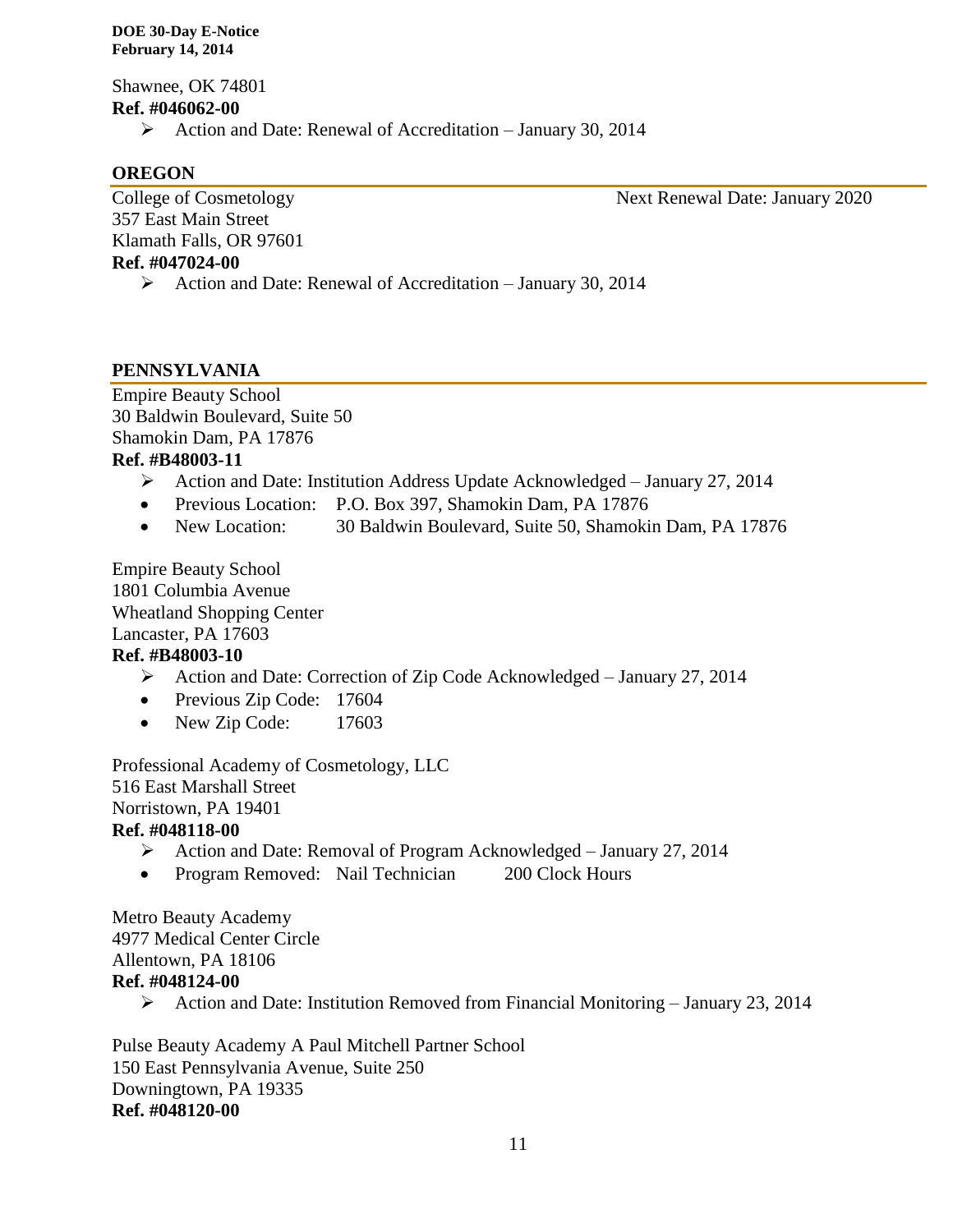Action and Date: Institution Removed from Monitoring (Practical Grading & Course Outline) – January 30, 2014

## **RHODE ISLAND**

Toni & Guy Hairdressing Academy 1400 Oaklawn Avenue Cranston, RI 02920

## **Ref. #049010-00**

 $\triangleright$  Action and Date: Institution Removed from Low Outcomes Monitoring (Licensure) – January 30, 2014

#### **SOUTH CAROLINA**

B-Unique Barber Academy Next Renewal Date: January 2016 Greenville, SC 29607 **Ref. #050042-00**

10 Liberty Lane **Previous Ref.** #I11023-00

Action and Date: Initial Accreditation Granted – January 30, 2014

#### **TENNESSEE**

1412 Trotwood Avenue, Suite #1 Columbia, TN 38401

Tennessee Career Institute Next Renewal Date: January 2019

## **Ref. #052063-00**

 $\triangleright$  Action and Date: Renewal of Accreditation – January 30, 2014

The Barber School Next Renewal Date: January 2018 77 Carriage House Drive, Suite H Previous Ref. #P52056-01 Jackson, TN 38305 **Ref. #B52056-01**

 $\triangleright$  Action and Date: Full Additional Location Accreditation Granted – January 30, 2014

Buchanan Beauty College of Pleasant View 2008 Highway 49 East Pleasant View, TN 37146 **Ref. #P52061-02**

Action and Date: Provisional Additional Location Accreditation Continued – January 30, 2014

Tennessee Career Institute 1412 Trotwood Avenue, Suite #1 Columbia, TN 38401 **Ref. #052063-00**

Action and Date: Institution Placed on Cohort Default Rate Monitoring– January 30, 2014

The Barber School 1309 Jackson Avenue Memphis, TN 38107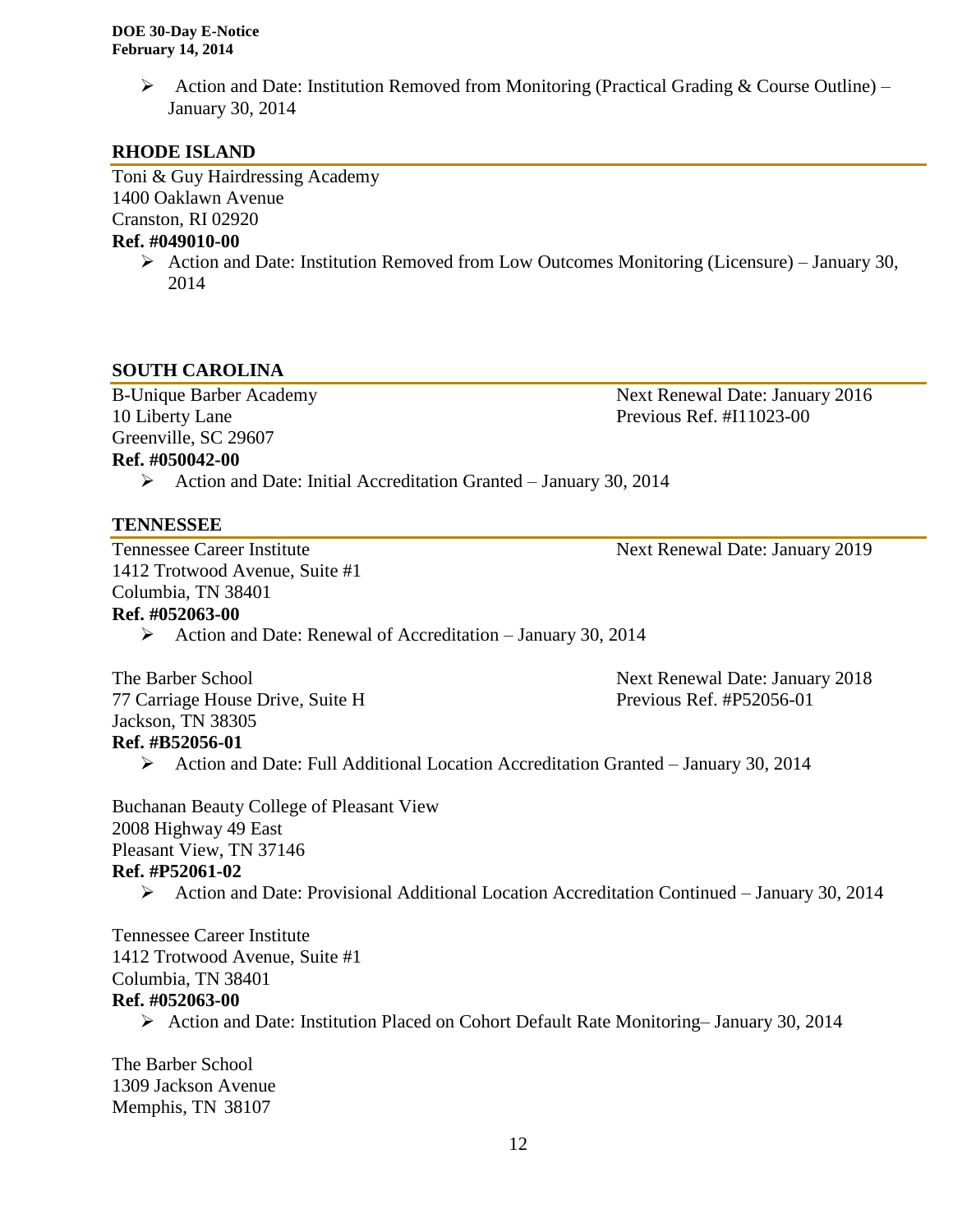#### **Ref. #052056-00**

Action and Date: Institution Placed on Cohort Default Rate Monitoring– January 30, 2014

Paul Mitchell The School Nashville 5510 Crossings Circle Antioch, TN 37013 **Ref. #052026-00**

- Action and Date: Addition of Program Approved February 12, 2014
- New Program: Barbering 1500 Clock Hours

## **TEXAS**

MJ's Barber Academy 3939 South Polk, Suite 505 Dallas, TX 75224 **Ref. #P53183-02**

- Action and Date: Addition of Program Approved January 24, 2014
- New Program: Class A Barber 1500 Clock Hours

MJ's Barber Academy 3939 South Polk, Suite 505 Dallas, TX 75224 **Ref. #P53183-02**

- Action and Date: Addition of Program Approved January 24, 2014
- New Program: Barber Instructor 750 Clock Hours

The Spa Professionals Academy, LP 601 East Nolana, Suite C McAllen, TX 78504 **Ref. #053211-00**

- Action and Date: Removal of Program Acknowledged January 27, 2014
- Programs Removed: Advanced Swedish Massage 600 Clock Hours Swedish Massage 500 Clock Hours

Laredo CHI Academy Beauty School Next Renewal Date: January 2017 1710 Peaceful Meadows Court Previous Ref. #I12002-00 Laredo, TX 78041 **Ref. #053221-00**

Action and Date: Initial Accreditation Granted – January 30, 2014

## **UTAH**

Acaydia School of Aesthetics, LLC 86 North University Avenue, Suite 130 Provo, UT 84601

- **Ref. #054061-00**
	- $\triangleright$  Action and Date: Change of Name Approved with Stipulation January 30, 2014
	- Previous Name: Acaydia School of Aesthetics, LLC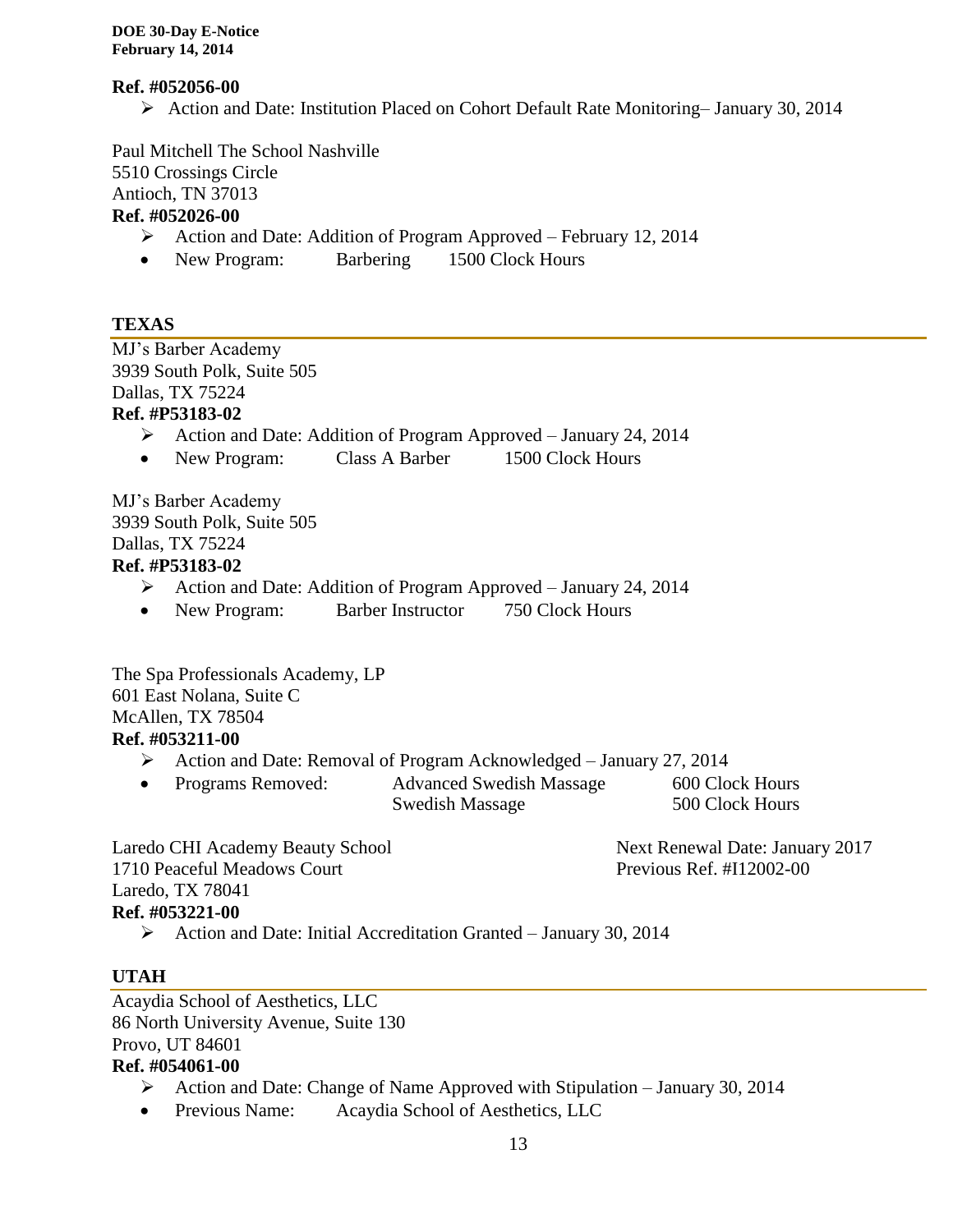- New Name: Acaydia Spa and School of Aesthetics, LLC
- Alternate Names: Acaydia School

Acaydia School of Aesthetics

Paul Mitchell The School Ogden Next Renewal Date: January 2020 2285 Grant Avenue Previous Ref. #P54033-02 Ogden, UT 84401

## **Ref. #B54033-02**

Action and Date: Full Additional Location Accreditation Granted – January 30, 2014

## **VIRGINIA**

| Dermal Science International Aesthetics & Nail Academy<br>11301 Sunset Hills Road, Suite A5      | Next Renewal Date: January 2017<br>Previous Ref. #I12042-00 |                                   |
|--------------------------------------------------------------------------------------------------|-------------------------------------------------------------|-----------------------------------|
| Reston, VA 20190                                                                                 |                                                             |                                   |
| Ref. #056066-00                                                                                  |                                                             |                                   |
| $\triangleright$ Action and Date: Initial Accreditation Granted – January 30, 2014               |                                                             |                                   |
| Paul Mitchell The School Woodbridge                                                              |                                                             | Next Renewal Date: September 2015 |
| 14445 Potomac Mills Road                                                                         |                                                             | Previous Ref. #P19027-02          |
| Woodbridge, VA 22192                                                                             |                                                             |                                   |
| Ref. #B19027-02                                                                                  |                                                             |                                   |
| Action and Date: Full Additional Location Accreditation Granted - January 30, 2014<br>≻          |                                                             |                                   |
| Virginia School of Hair Design                                                                   |                                                             |                                   |
| 101 West Queens Way                                                                              |                                                             |                                   |
| Hampton, VA 23669                                                                                |                                                             |                                   |
| Ref. #056005-00                                                                                  |                                                             |                                   |
| $\triangleright$ Action and Date: Change of Control Approved with Stipulation – January 30, 2014 |                                                             |                                   |
| Previous Ownership:<br>$\bullet$                                                                 |                                                             |                                   |
| Virginia School of Hair Design, Inc.                                                             | 100%                                                        |                                   |
| Donald Allhouse                                                                                  |                                                             | 100%                              |
| New Ownership:<br>$\bullet$                                                                      |                                                             |                                   |
| Virginia School of Hair Design, Inc.                                                             | 100%                                                        |                                   |
| Barbara Ann Williams                                                                             |                                                             | 50%                               |
| <b>Eugene Bruce Diggers</b>                                                                      |                                                             | 50%                               |
| <b>Bestway Technical College</b>                                                                 |                                                             |                                   |
| 512 West Maple Avenue, Suite 200                                                                 |                                                             |                                   |
| Vienna, VA 22180                                                                                 |                                                             |                                   |

#### **Ref. #I12013-00**

- $\triangleright$  Action and Date: Institution Granted Initial Accreditation with Stipulation
- **NOTE: The Commission has acted to grant the institution initial accreditation subject to a stipulation that, as of the date of this notice, has not yet been met. The institution is not currently accredited. The grant of accreditation will become effective only upon the satisfaction of the stipulation. The meeting of the stipulation will result in an additional E-Notice to the Department.**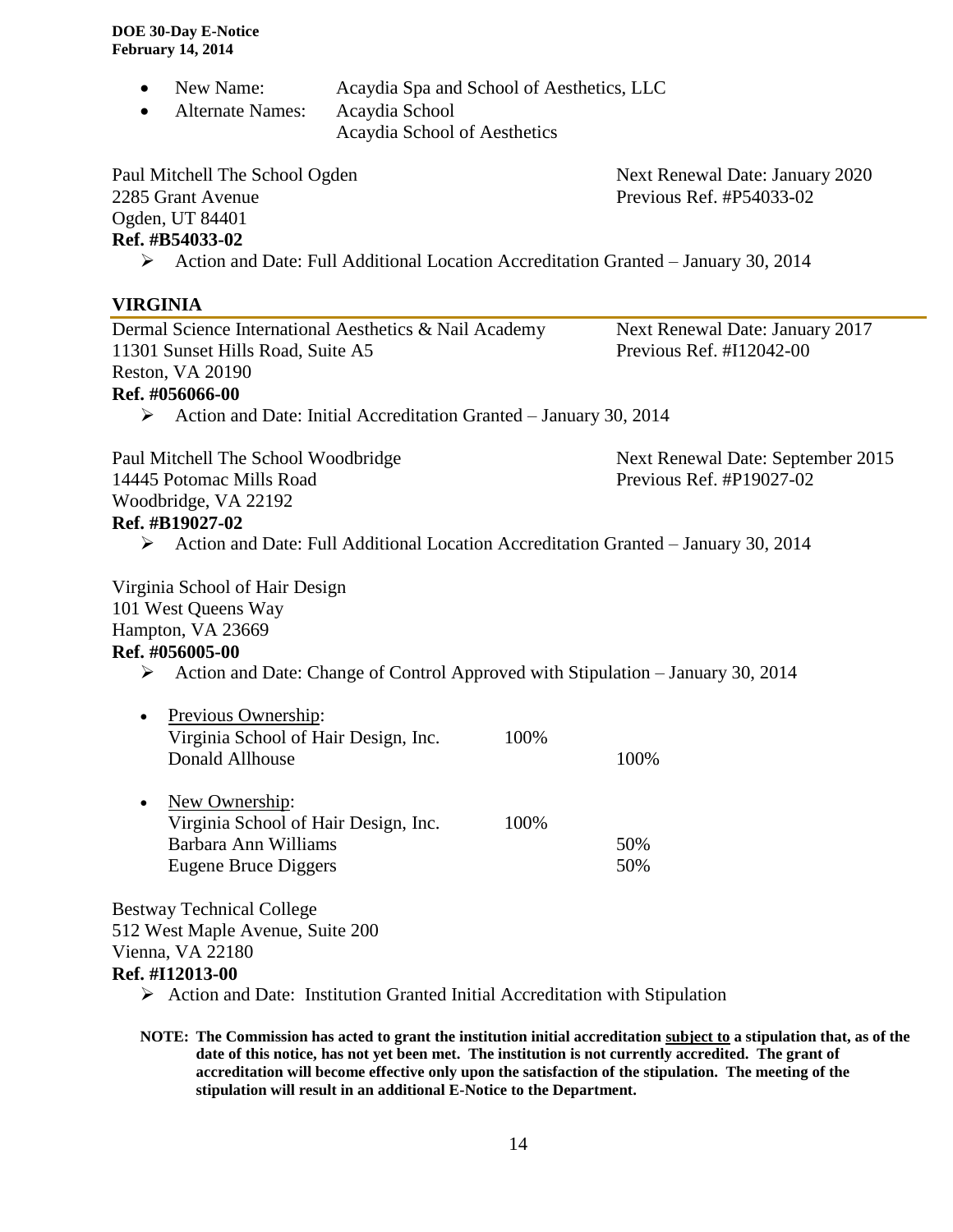Richmond, VA 23227

#### **Ref. #056067-00**

- Virginia Barber School Next Renewal Date: January 2015 1152 Wilkinson Road Previous Ref. #I10060-00
	- Action and Date: Initial Accreditation Granted with a Directive February 12, 2014

## **WASHINGTON**

Paroba College of Cosmetology 607 Southeast Everett Mall Way, Suite 5 Everett, WA 98208 **Ref. #057004-00**

Action and Date: Institution Removed from Monitoring (Practical Grading) – January 30, 2014

## **WASHINGTON DC**

Bennett Career Institute, Inc. 700 Monroe Street, NE Washington, DC 20017 **Ref. #018010-00**

Action and Date: Institution Placed on Cohort Default Rate Monitoring– January 30, 2014

## **WISCONSIN**

The Institute of Beauty and Wellness 327 East St. Paul Avenue Milwaukee, WI 53202

### **Ref. #059038-00**

- Action and Date: Addition of Program Approved January 30, 2014
- New Program: Barbering 1000 Clock Hours

Paul Mitchell The School Green Bay 3450 South Packerland Drive DePere, WI 54115 **Ref. #059012-00**

Action and Date: Institution Removed from Monitoring (Practical Grading) – January 30, 2014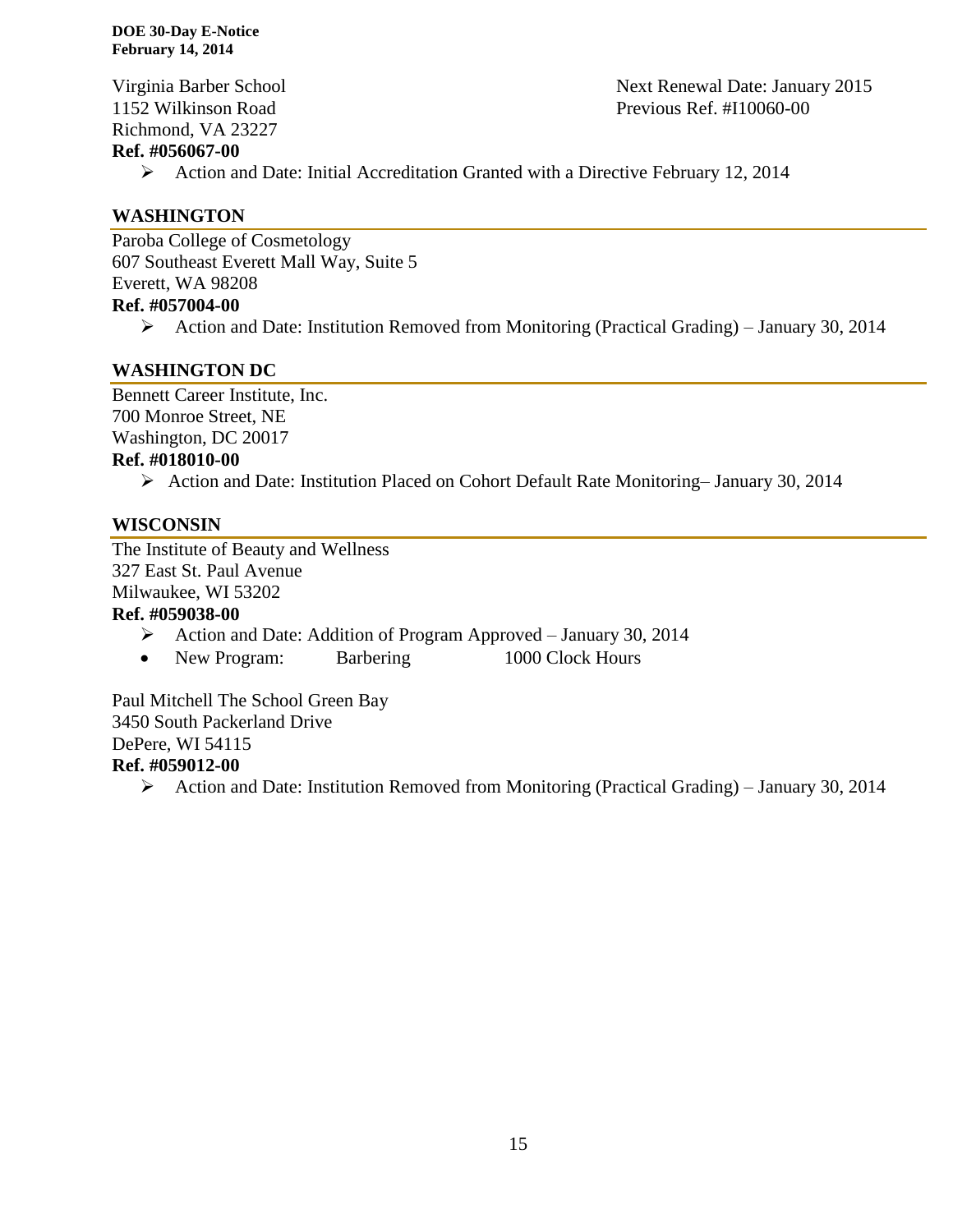#### **To The Following:**

## **United States Department of Education**

- **Ms. Kathleen Hochhalter- Special Assistant-- Administrative Actions & Appeals Division**
- **MS. Mary Gust- Director-- Administrative Actions & Appeals Division**
- **Department of Education Accreditation Division- USDOE-- Washington, DC**
- Ms. Cathy Sheffield- Accreditation & State Liaison Office-- USDOE--- Washington, DC
- **MS. Rachael Shultz- Accreditation and State Liaison Office-- USDOE --- Washington, DC**
- **Ms. Lauren Pope- Administrative Actions and Appeals Services Group-- Washington, DC**
- **Ms. Patrice Fleming- Team Leader-- School Participation Team--- Boston/New York**
- **MS. Betty Coughlin- Area Case Director-- School Participation Team--- Boston/New York**
- **MS. Tracy Nave-Team Leader-- School Participation Team--- Boston/New York**
- **Mr. Christopher Curry- Team Leader-- School Participation Team--- Boston/New York**
- Ms. Martina Fernandez-Rosario- Acting Area Case Director-- School Participation---
- **San Francisco/Seattle**
- **Ms. Kerry O'Brien- Team Leader-- School Participation Team--- Denver**
- **Mr. Michael Frola- Area Case Director-- School Participation Team--- Philadelphia**
- **MS. Nancy Paula Gifford- Area Case Director-- School Participation Team--- Philadelphia**
- Ms. Sherrie Bell- Compliance Manager—School Participation Team--- Philadelphia
- **Mr. Jesus Moya- Team Leader-- School Participation Team--- Dallas**
- **MS. Kim Peeler- Team Leader-- School Participation Team--- Dallas**
- **Ms. Cynthia Thorton- Area Case Director for Region 6-- School Participation Team--- Dallas**
- **Mr.** Christopher Miller-Team Leader-- School Participation Team--- Atlanta
- **Mr.** Charles Engstrom- Area Case Director-- School Participation Team--- Atlanta
- Mr. Ralph Lobosco- Area Case Director-- School Participation Team--- Kansas City
- **Mr. Douglas Parrott- Area Case Director-- School Participation Team--- Chicago/Denver**
- **MS. Carolyn White-Team Director-- School Participation Team--- South Central**

#### **Accreditors**

- **Mr. Bill Larkin- Executive Director-- ACCET**
- **Mr. Michale McComis, Ed.D.** Executive Director-- ACCSCT
- **Mr.** Albert Gray, Ph.D.- Executive Director-- ACICS
- **Dr.** Gary Puckett- Executive Director-- COE

#### **State Authorities**

- Mr. Bob McKee- AL State Board of Cosmetology-- Montgomery, AL
- Ms. Theresa Bunch- AZ State Board of Cosmetology-- Tempe, AZ
- **Ms. Kelli Kersey- AR Department of Health (Section Chief, Cosmetology)**-- Little Rock, AR
- Mr. Charles Kirkpatrick- AR State Board of Barber Examiners-- Little Rock, AR
- Ms. Kristy Underwood- CA Board of Barbering & Cosmetology-- Sacramento, CA
- **Ms.** Christine Jones- CA Board of Barbering & Cosmetology-- Sacramento, CA
- Ms. Leeza Rifredi Licensing Manager BPPE--CA
- **Ms. Laura Metune Bureau Chief BPPE-- CA**
- Ms. Pamela Goens- CO Office of Barber & Cosmetology Licensure-- Denver, CO
- Mr. Douglas Parrott- Area Case Director-- School Participation Team—Denver, CO
- **MS. Janet Brancifort- CT Examining Board for Barbers, Hairdressers, & Cosmeticians-- Hartford,** CT
- Ms. Judy Letterman- DE Board of Cosmetology & Barbering-- Dover, DE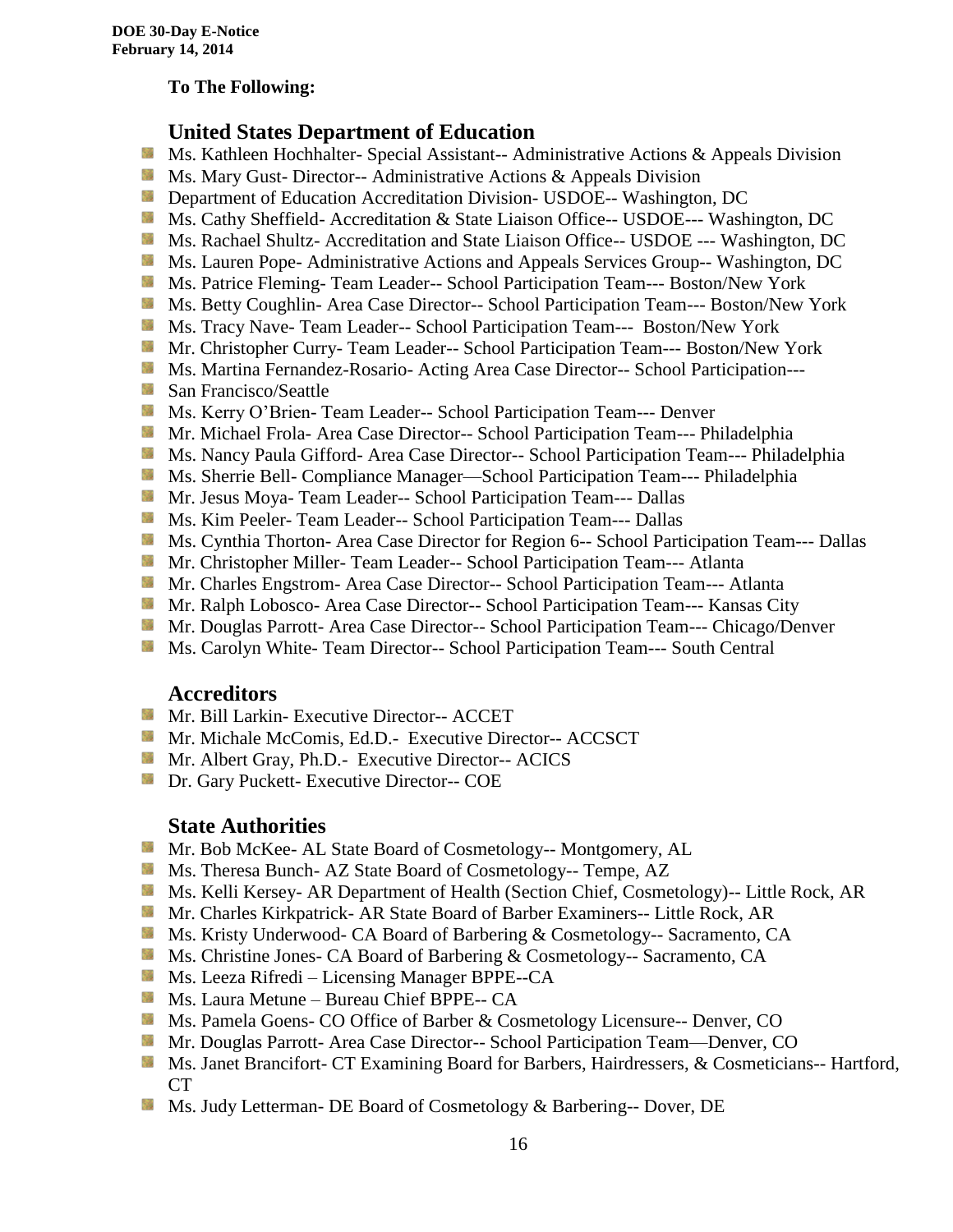- **Mr.** Clifford Cooks- DC Department of Consumer & Regulatory Affairs-- Washington, DC
- Ms. Robyn Barineau- FL State Board of Cosmetology & Barbers Board-- Tallahassee, FL
- Mr. Josh Waters- GA State Board of Cosmetology & GA Board of Barbers-- Macon, GA
- **Ms. Margaret Guerrero- Guam Board of Barbering & Cosmetology-- Mangilao, Guam**
- **Ms. Laureen Kai- HI Barbering & Cosmetology Department-- Honolulu, HI**
- **Ms.** Tana Cory- ID Bureau of Occupational Licenses-- Boise, ID
- **Ms. Keri Ginger- IL Department of Financial & Professional Regulation-- Springfield, IL**
- **Ms.** Tracy Hicks- IN Professional Licensing Agency-- Indianapolis, IN
- SS. Ms. Susan Reynolds- Iowa Board of Cosmetology Arts & Sciences—Des Moines, IA
- **Ms. Mary Lou Davis- KS State Board of Cosmetology-- Topeka, KS**
- **Mr. H.R. Vacek- KS State Barber Board-- Topeka, KS**
- 56 Mr. Charles Lykins- KY Board of Hairdressers & Cosmetologists-- Frankfort, KY
- Mr. Steven Young- LA State Board of Cosmetology-- Baton Rouge, LA
- **Ms. Latrice Matthews- LA Board of Barber Examiners-- Baton Rouge, LA**
- **Ms.** Geraldine Betts- ME Office of Professional & Occupational Regulation-- Augusta, ME
- Mr. James Liddell ME Office of Professional & Occupational Regulation—Augusta, ME
- **Mr.** Robert Wood- MD State Board of Cosmetologists-- Baltimore, MD
- **Maryland State Board of Barbers- Baltimore, MD**
- Ms. Helen Peveri- MA Board of Cosmetology-- Boston, MA
- Ms. Mary Jayne Fay, Ed.D.- MA Department of Education-- Malden, MA
- Ms. Linda Clewley- MI State Board of Cosmetology-- Lansing, MI
- **MS.** Gina Stauss- MN Board of Cosmetologist Examiners-- Minneapolis, MN
- Ms. Cynthia Johnson- MS State Board of Cosmetology--Jackson, MS
- Ms. Emily Carroll- MO State Board of Cosmetology-- Jefferson City, MO
- 59 Ms. Grace Berger- MT Board of Barbers & Cosmetologists-- Helena, MT
- **Ms. Kris Chiles- NE State Board of Cosmetology Examiners-- Lincoln, NE**
- **Nebraska Board of Barber Examiners- Lincoln, NE**
- Ms. Nadine Griego- NV State Board of Cosmetology-- Las Vegas, NV
- Nevada State Board of Massage Therapy- Las Vegas, NV
- Ms. Kathryn Wantuck- NH State Board of Barbering, Cosmetology, and Esthetics-- Concord, NH
- **Mr. Jay Malanga- NJ Board of Cosmetology & Hairstyling-- Newark, NJ**
- Ms. Antoinette Griego- NM State Board of Barbers & Cosmetologists-- Santa Fe, NM
- **Ms. Jackie Holmes- New Mexico Massage Therapy Board-- Santa Fe, NM**
- Ms. Kathleen McCoy- NY Department of State-Division of Licensing Services-- Albany, NY
- **Ms. Carol Yates- NY State Education Department-Bureau of Proprietary School Supervision--**Albany, NY
- **Ms. Lynda Elliott- NC State Board of Cosmetic Art Examiners- Raleigh, NC**
- **North Carolina Board of Barber Examiners- Raleigh, NC**
- **Ms.** Sue Meier- ND State Board of Cosmetology-- Bismarck, ND
- Ms. Tona Stevenson- North Dakota State Board of Barber Examiners-- Dickenson, ND
- **Mr. James P. Trakas- Executive Director-- OH State Board of Cosmetology--- Grove City, OH**
- Ms. Sherry Lewelling- OK Board of Cosmetology-- Oklahoma City, OK
- **Ms. Samantha Patnode- OR Health Licensing Agency-- Salem, OR**
- Ms. Kelly Diller- PA State Board of Cosmetology-- Harrisburg, PA
- Mr. Juan Bigio Ramos, Ph.D.- PR General Council of Education-- San Juan, PR
- **Mr.** Enrique Martinez- PR Examining Board of Beauty-- San Juan, PR
- Ms. Gail Giuliano- Board Administrator-RI State Board of Barbering & Hairdressing-- Providence, RI
- Ms. Maureen Slowik- Board Administrator- RI State Board of Cosmetology--Providence, RIS.